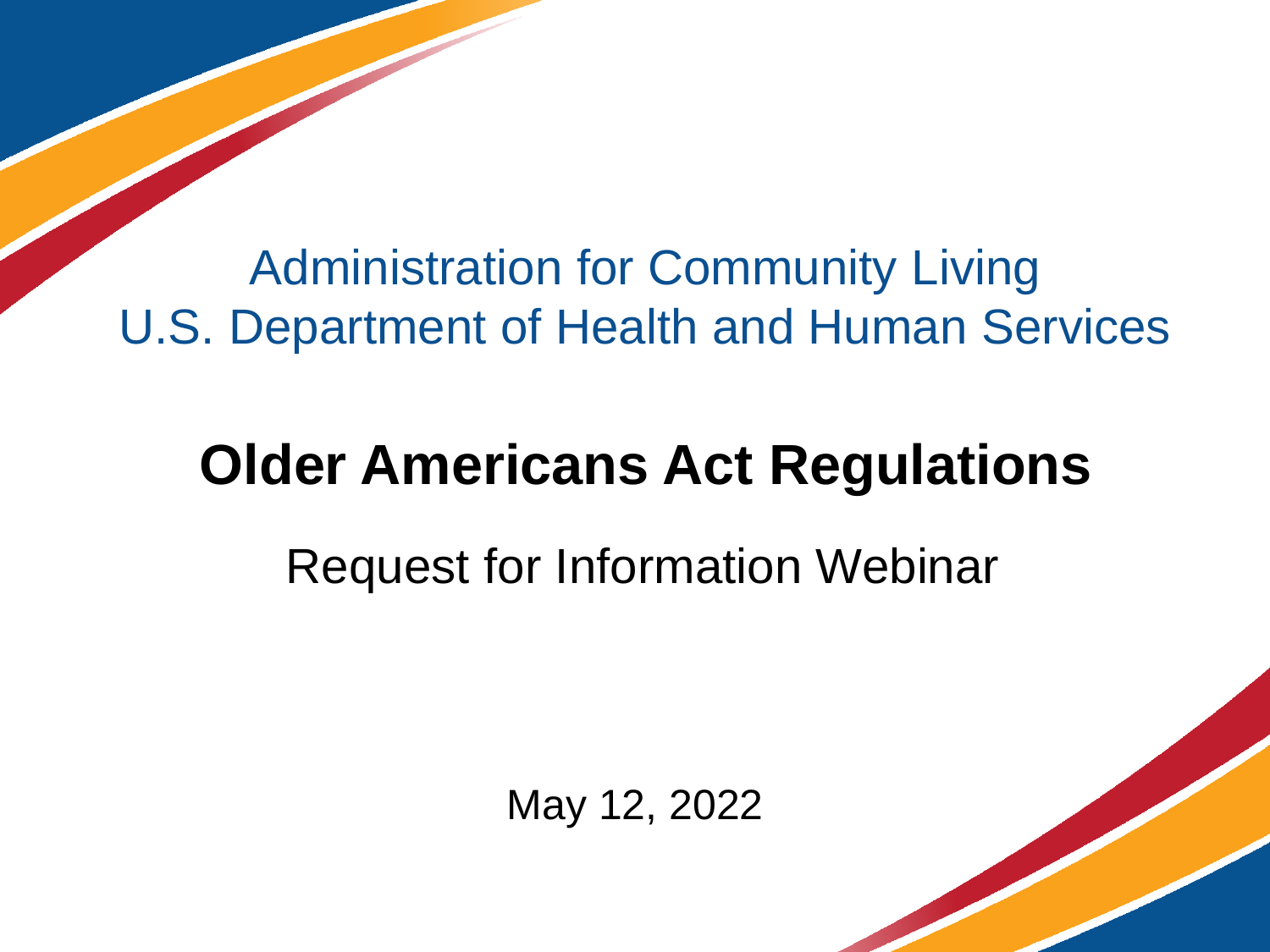## Where were you in 1988?

- **Highest Grossing Films:** Rain Man; Who Framed Roger Rabbit; Coming to America
- **Pulitzer Prize Winner:** Toni Morrison, for "Beloved"
- **Top Selling Single: "**Faith" by George Michael
- **Average price of gasoline:** \$.90/gallon

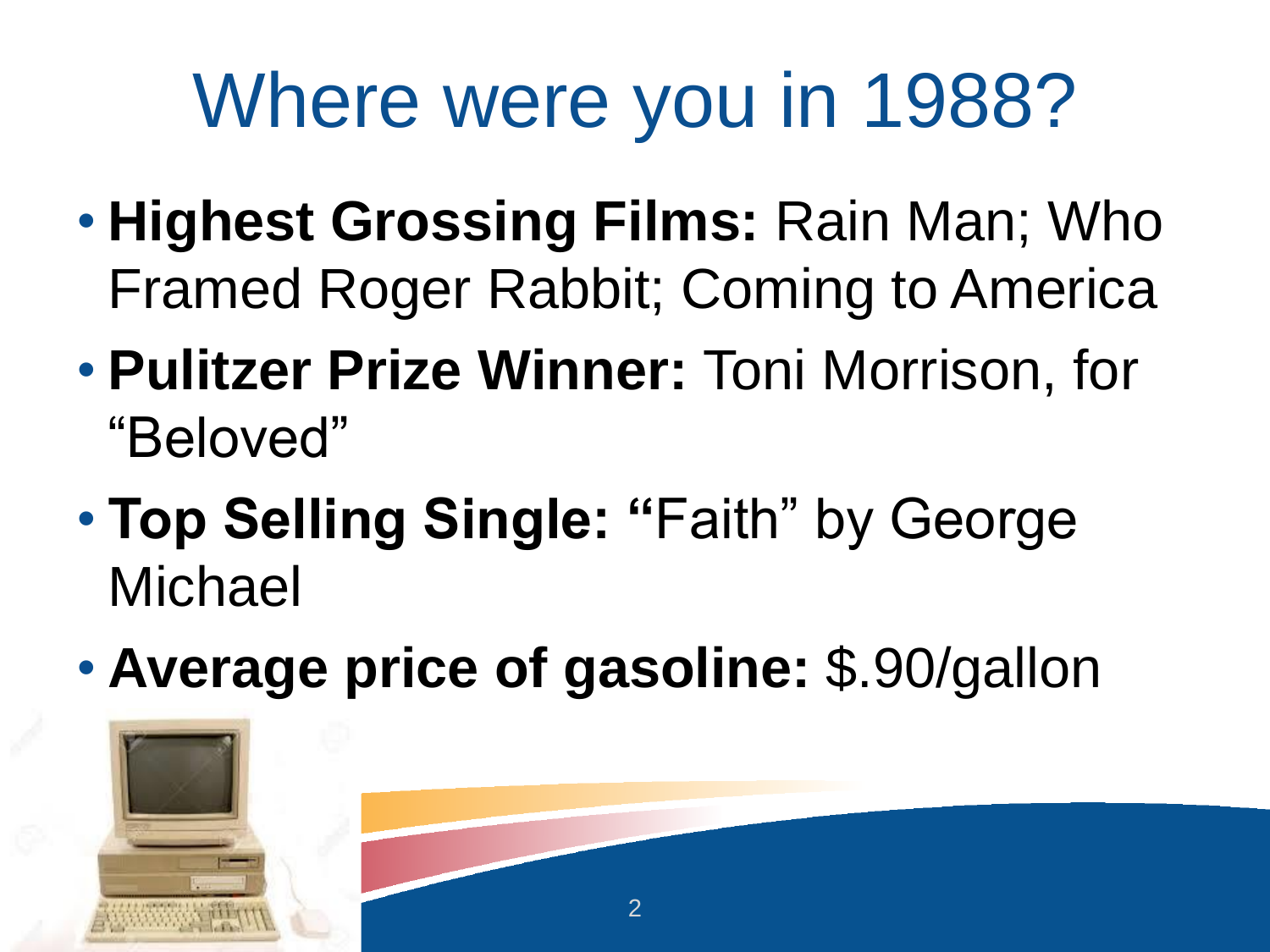## What didn't yet exist in 1988?

- The National Family Caregiver Support Program (Title III-E & Title VI Part C – not signed into law until 2000)
- The Americans with Disabilities Act (not signed into law until 1990)
- Widespread use of cell phones or the internet
- Any of the members of award-winning international boy band sensation, BTS
- And much more . . .

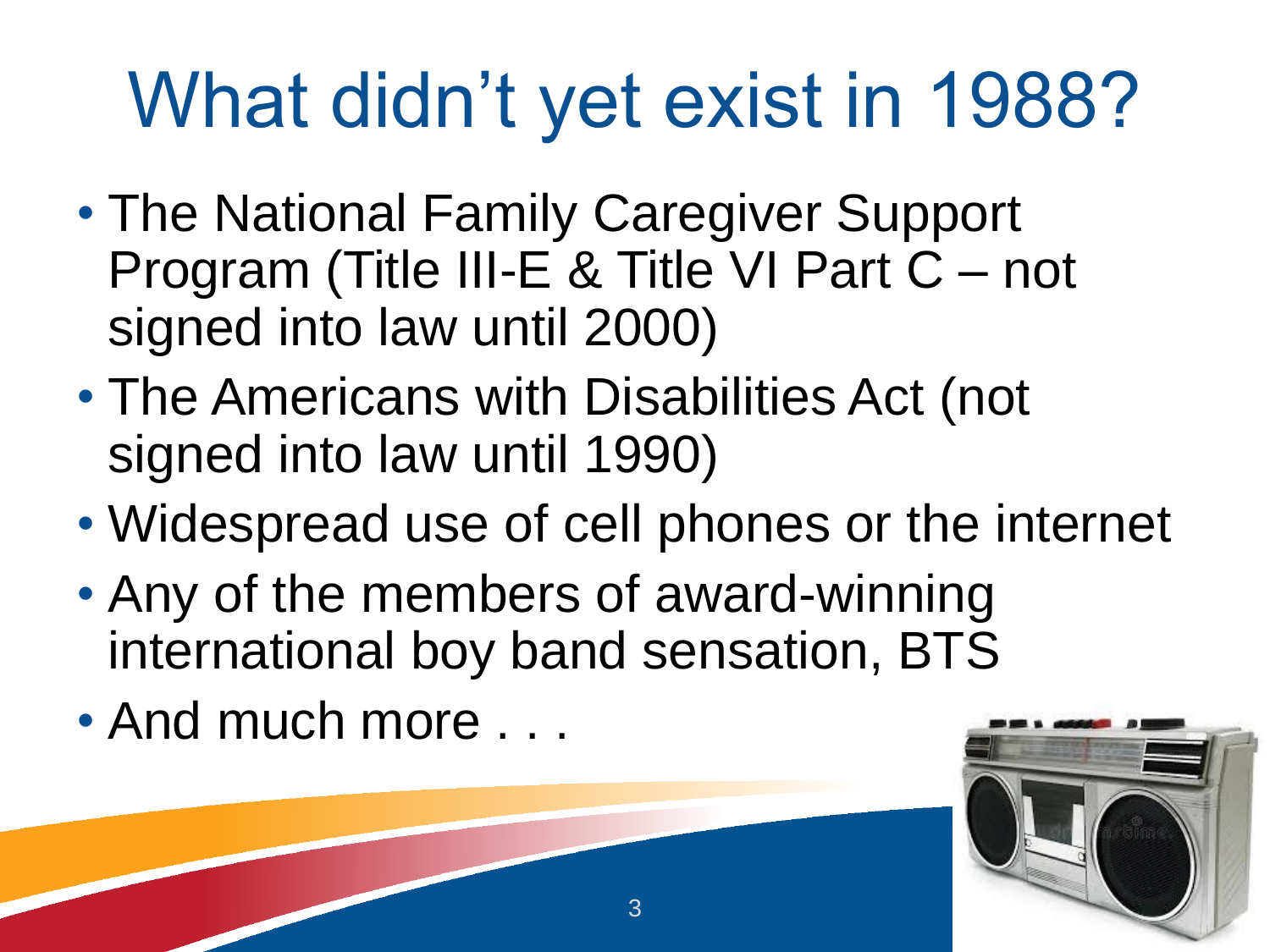#### What is the difference between laws and regulations?

- Federal laws are bills that have passed both houses of Congress, been signed by the president, passed [over the president's veto,](https://www.senate.gov/about/glossary.htm#veto) or allowed to become law without the president's signature.
- Individual laws, also called acts (like the OAA), are arranged by subject in the *[United States Code](https://www.senate.gov/pagelayout/legislative/one_item_and_teasers/usCode_page.htm)*.
- Regulations are rules made by executive departments and agencies (like ACL) and are arranged by subject in the *Code of Federal Regulations.*
- The *[Code of Federal Regulations](http://www.archives.gov/federal-register/cfr/)* (CFR) is a codification of the general and permanent rules published in the *[Federal Register](http://www.archives.gov/federal-register/publications/index.html)* by the executive departments and agencies of the federal government (like ACL).

Adapted from

[https://www.senate.gov/reference/reference\\_index\\_subjects/Laws\\_and\\_Regulations\\_vrd.htm](https://www.senate.gov/reference/reference_index_subjects/Laws_and_Regulations_vrd.htm)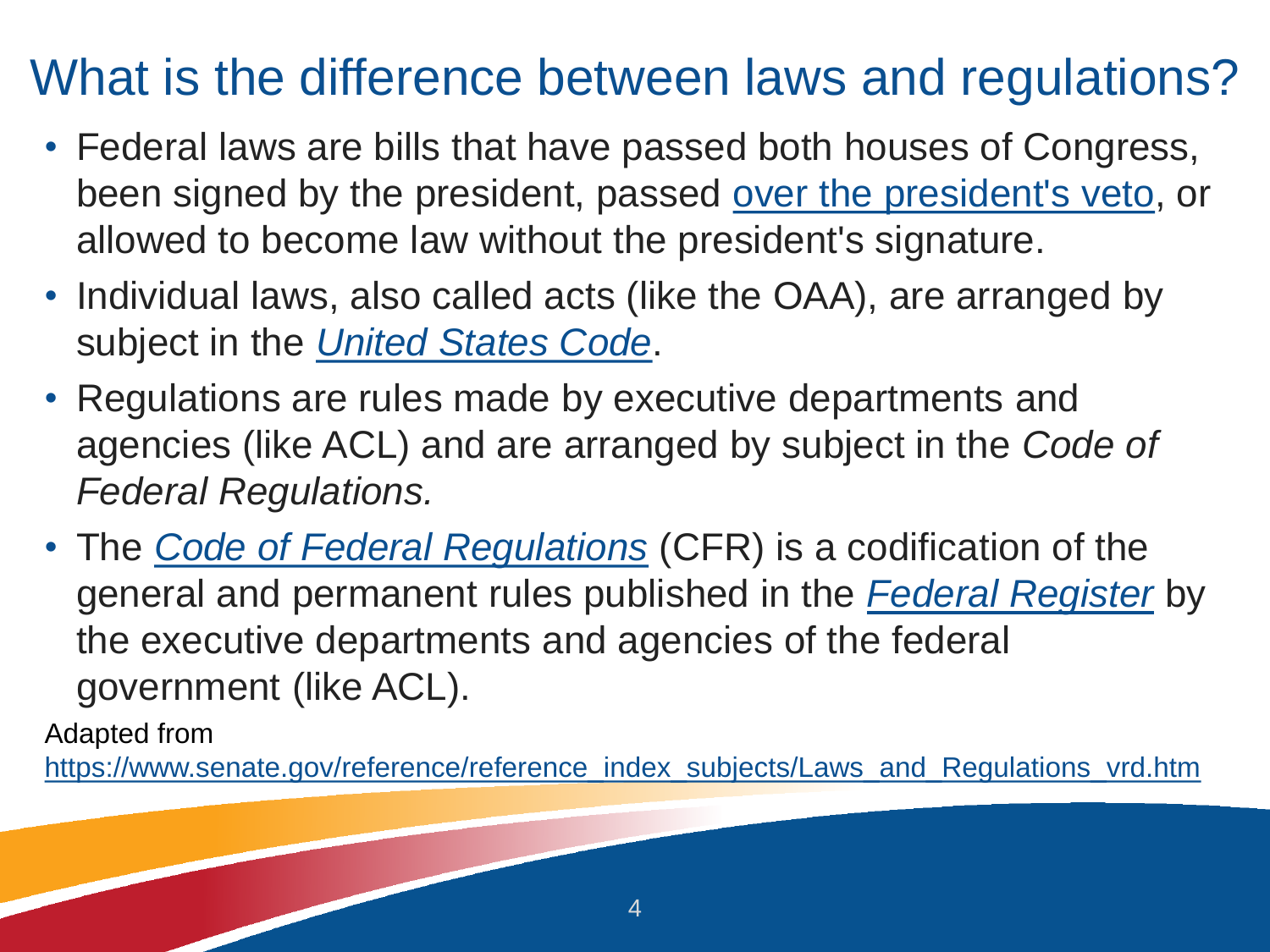# Order of Precedence on ACL OAA Notices of Award

This grant award is issued under Older Americans Act of 1965, as amended through P.L. 116-131, enacted March 25, 2020. The terms and conditions of this Notice of Award (NoA) and other requirements have the following order of precedence:

- (1) statute;
- (2) executive order;
- (3) program regulation;
- (4) administrative regulation found in 45 CFR Part 75;
- (5) agency policies; and
- (6) Any additional terms and conditions and remarks on NoA.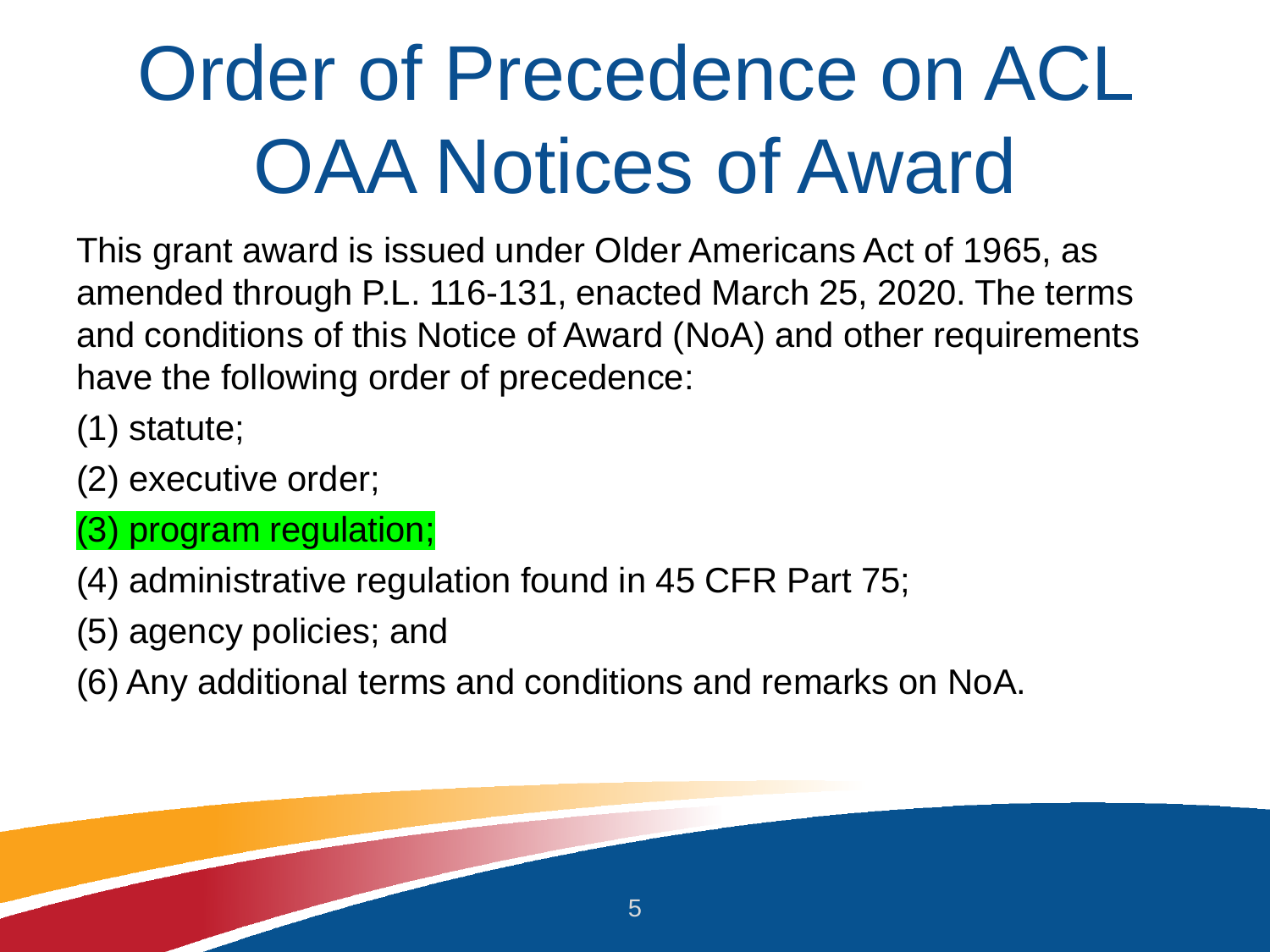#### The Older Americans Act (law)

[Read the compilation of the OAA of 1965, as amended](https://acl.gov/sites/default/files/about-acl/2020-04/Older%20Americans%20Act%20Of%201965%20as%20amended%20by%20Public%20Law%20116-131%20on%203-25-2020.pdf)  through P.L. 116-131 (3/25/2020)

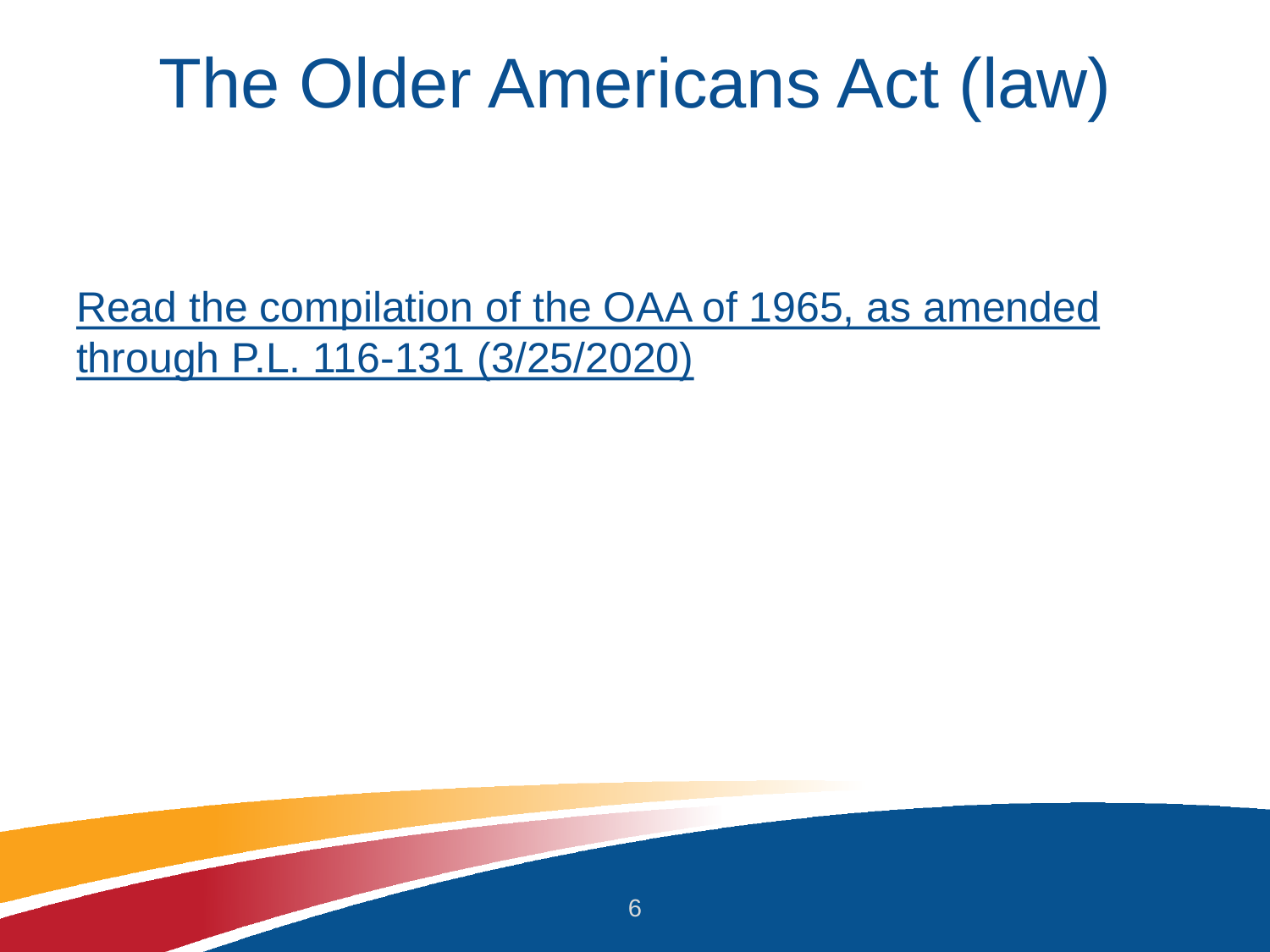### The Older Americans Act (law)

- Title I Objectives
- Title II Administration on Aging
- Title III Grants for State & Community Programs
- Title IV Training, Research and Discretionary
- Title V Senior Community Service Employment
- Title VI Grants for Native Americans
- Title VII Elder Rights Protection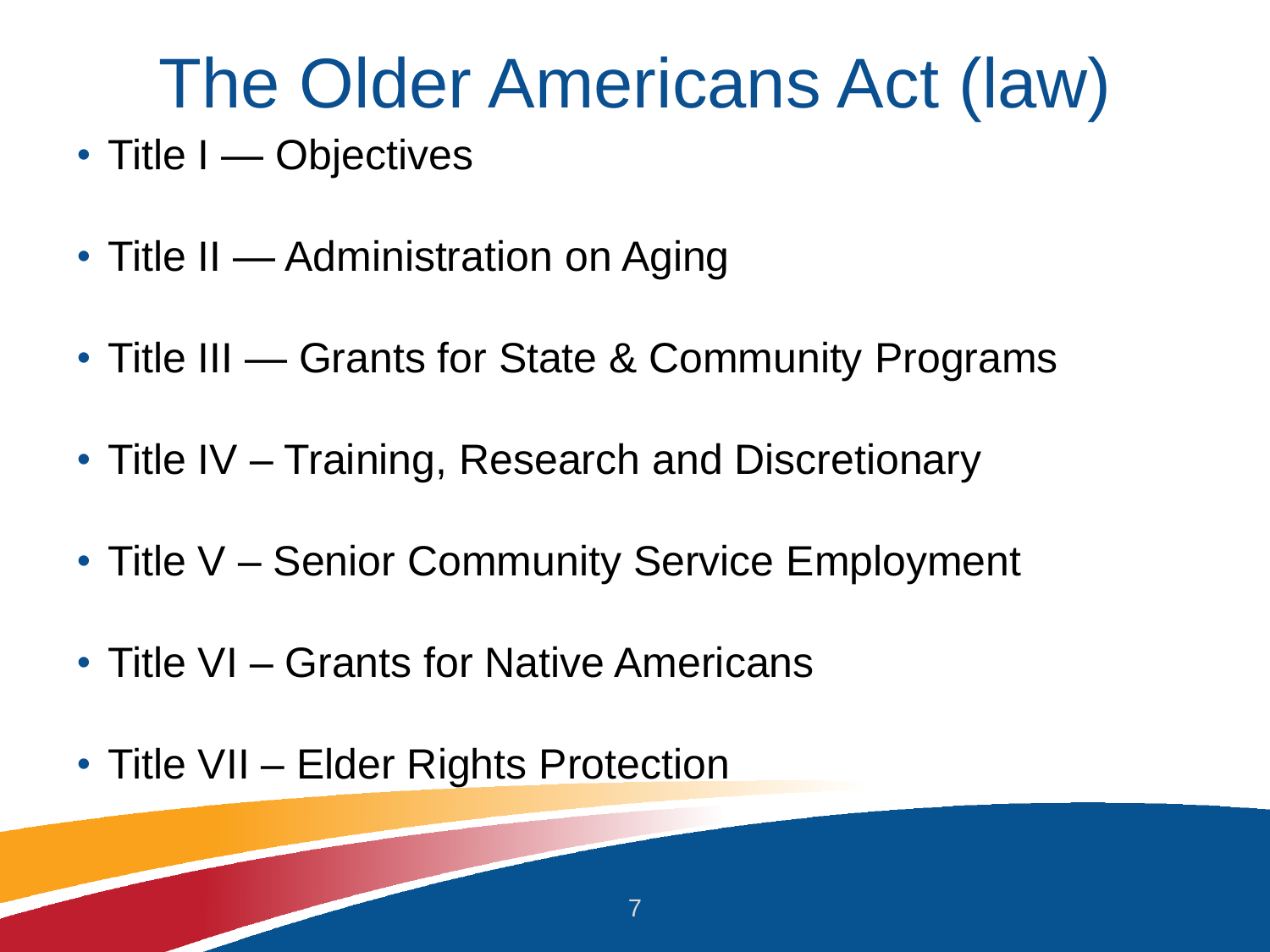## Current OAA Regulations

- Grants to State and Community Programs on Aging: Older [Americans Act Regulations \(1988\), 45 CFR Part 1321 \(Title III\)](https://acl.gov/sites/default/files/about-acl/2017-04/title_III_regs_sessions_1321_0.pdf)
- Grants for Indian Tribes for Support and Nutrition Services: [Older American Act Regulation \(1988\), 45 CFR Part](https://www.ecfr.gov/cgi-bin/text-idx?SID=d809b41b23f8245d014eb5b70b027fa4&mc=true&node=pt45.5.1322&rgn=div5)  1322 (Title VI)
- Grants for Supportive and Nutritional Services to Older Hawaiian Natives: [Older American Act Regulations \(1988\),](https://www.ecfr.gov/cgi-bin/retrieveECFR?gp=&SID=0f700fbb3ce5c65c1fc0fabad7fd040e&mc=true&n=pt45.5.1323&r=PART&ty=HTML)  CFR Part 1323 (Title VI)
- Allotments for Vulnerable Elder Rights Protection Activities, including Subpart A – State Long-Term Care Ombudsman Program:

[Older Americans Act Regulations \(2015\), 45 CFR Part](https://www.ecfr.gov/cgi-bin/text-idx?SID=970d030777992da3ea7a17ae13754267&mc=true&node=sp45.5.1324.a&rgn=div6)  1324 (Title VII)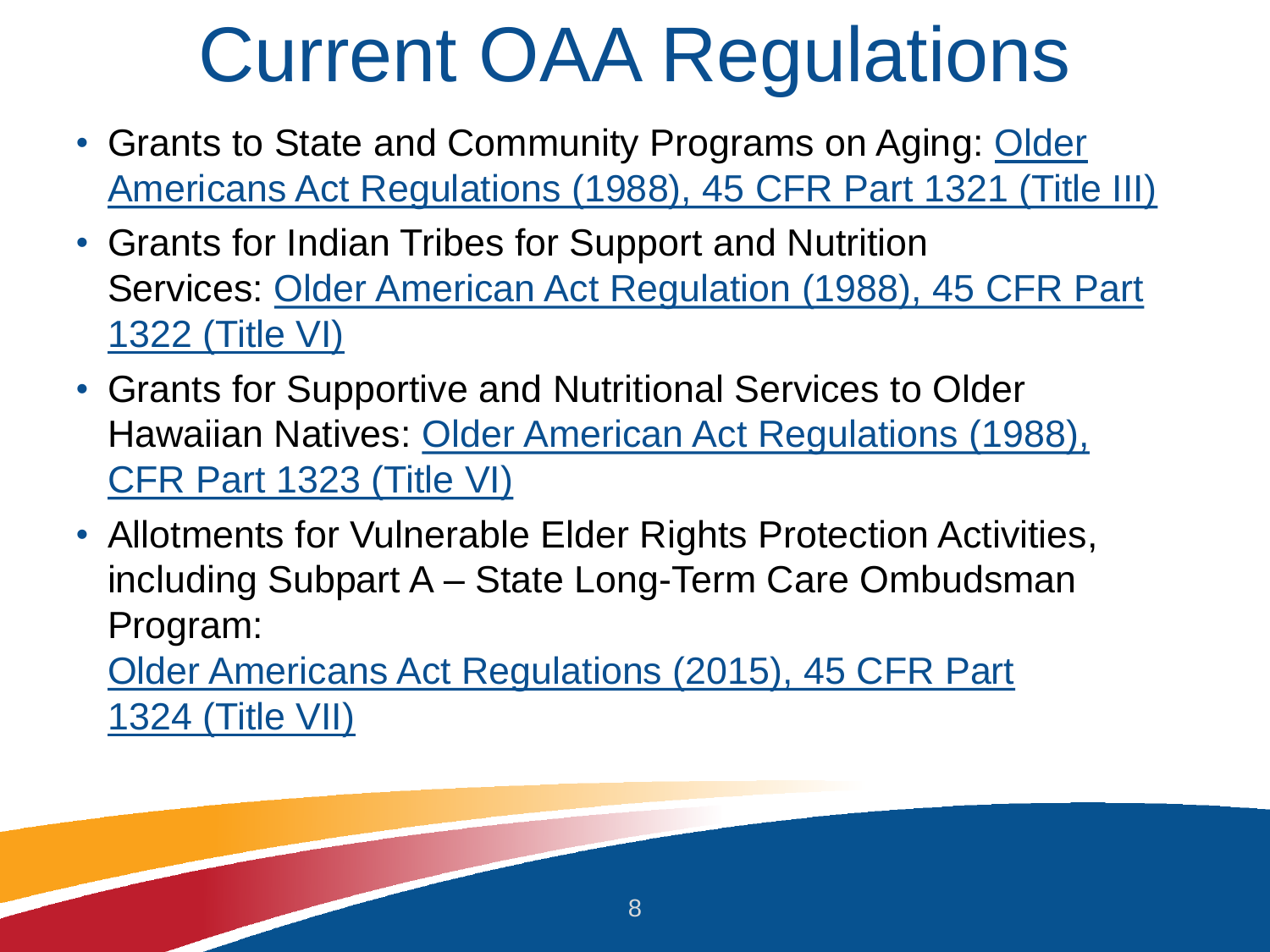# Current OAA Regulations Notes

- The OAA has been reauthorized multiple times (1992, 2000, 2006, 2016, and 2020) since the current Title III & VI regulations were established:
	- Current regulations may not align with the current OAA law and current circumstances in the field
		- **.** If there is a conflict between law and regulation, the law is what must be followed (for example, current regulations talk about the Commissioner instead of the Assistant Secretary for Aging)
		- For example, current regulations do not include NFCSP

9

– In absence of valid and current regulations, there is potential for variation in the interpretation and implementation of the OAA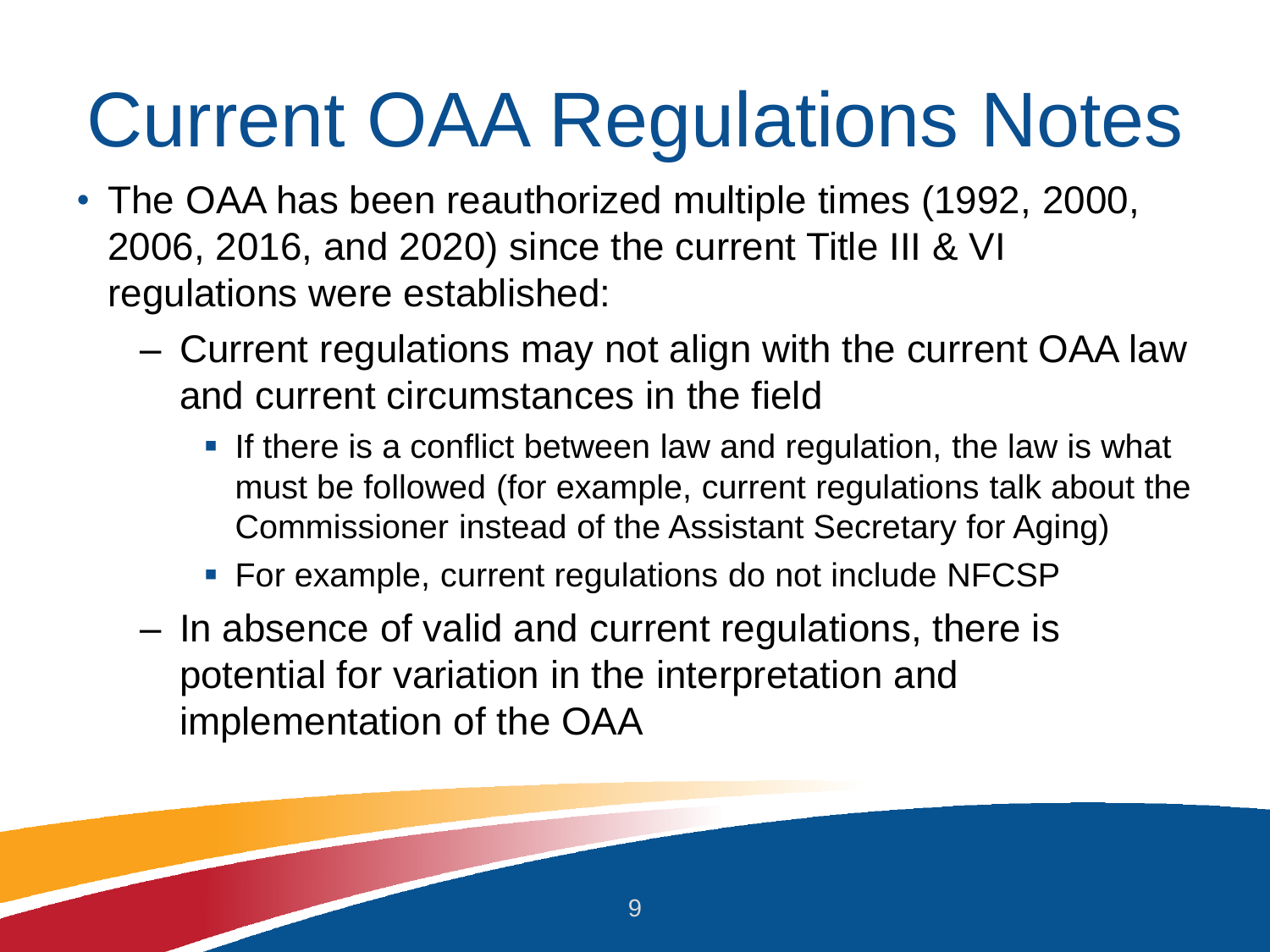### OAA Regulations Revision Process **Steps**

There are detailed processes ACL would need to follow:

1. ACL would engage in receiving feedback from States, Area Agencies on Aging, Local Service Providers, Tribes, Villages, and Tribal Organizations, and other aging network stakeholders

- While ACL might offer opportunities for verbal comments, such sessions must be open to all, and any verbal comments should be followed up with formal written comments

**2. ACL is offering a Request for Information process in advance of issuance of a Notice of Proposed Rule Making (NPRM)**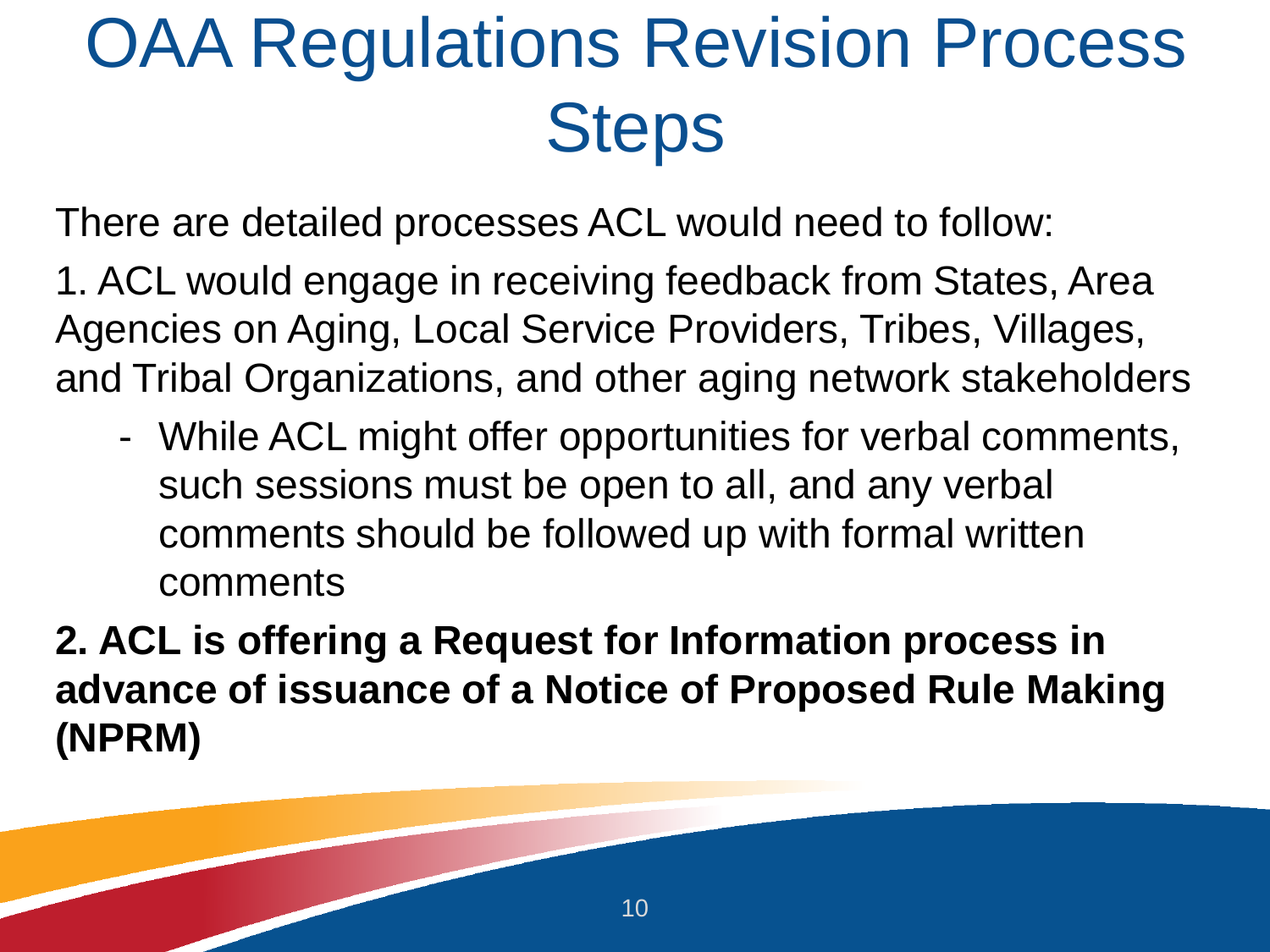## OAA Regulations Revision Process Steps (cont.)

3. ACL would provide a formal opportunity for public review and comment of proposed regulations (Notice of Proposed Rule Making)

- Written comments submitted as part of this formal process would be given more weight than comments provided outside of this formal process

4. ACL would issue a Final Rule with a timeframe for implementation

5. ACL would provide training and technical assistance on implementing any updates or changes to regulations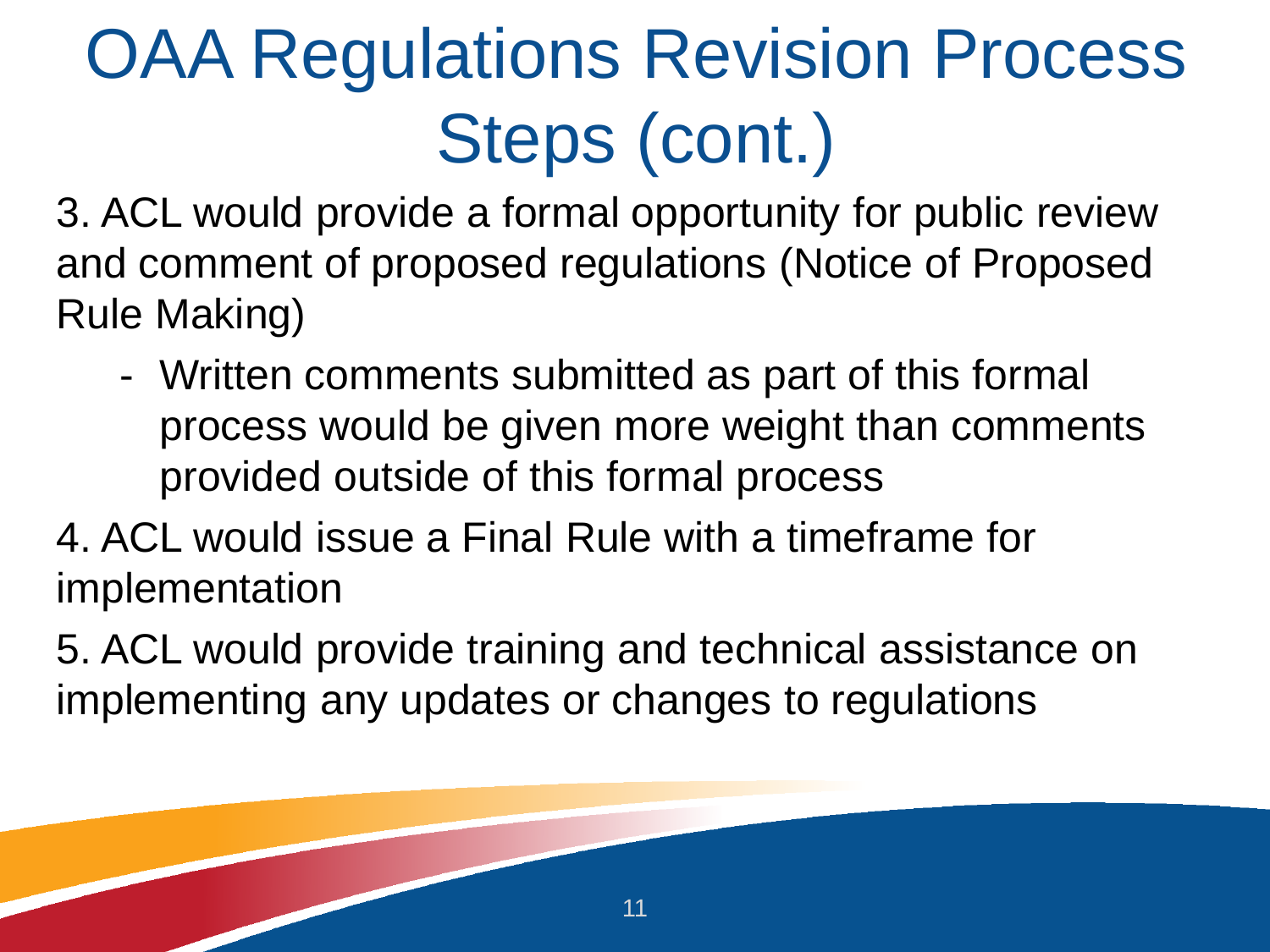### OAA Regulations Request for Information (RFI)

Published date: May 6, 2022

Access the RFI at:

[https://www.federalregister.gov/documents/2022/05/06/2022-](https://www.federalregister.gov/documents/2022/05/06/2022-09713/request-for-information-older-americans-act-regulations) 09713/request-for-information-older-americans-actregulations

Submit feedback to: [OAAregulations@acl.hhs.gov](mailto:OAAregulations@acl.hhs.gov) by 11:59 EST on Monday, June 6, 2022

12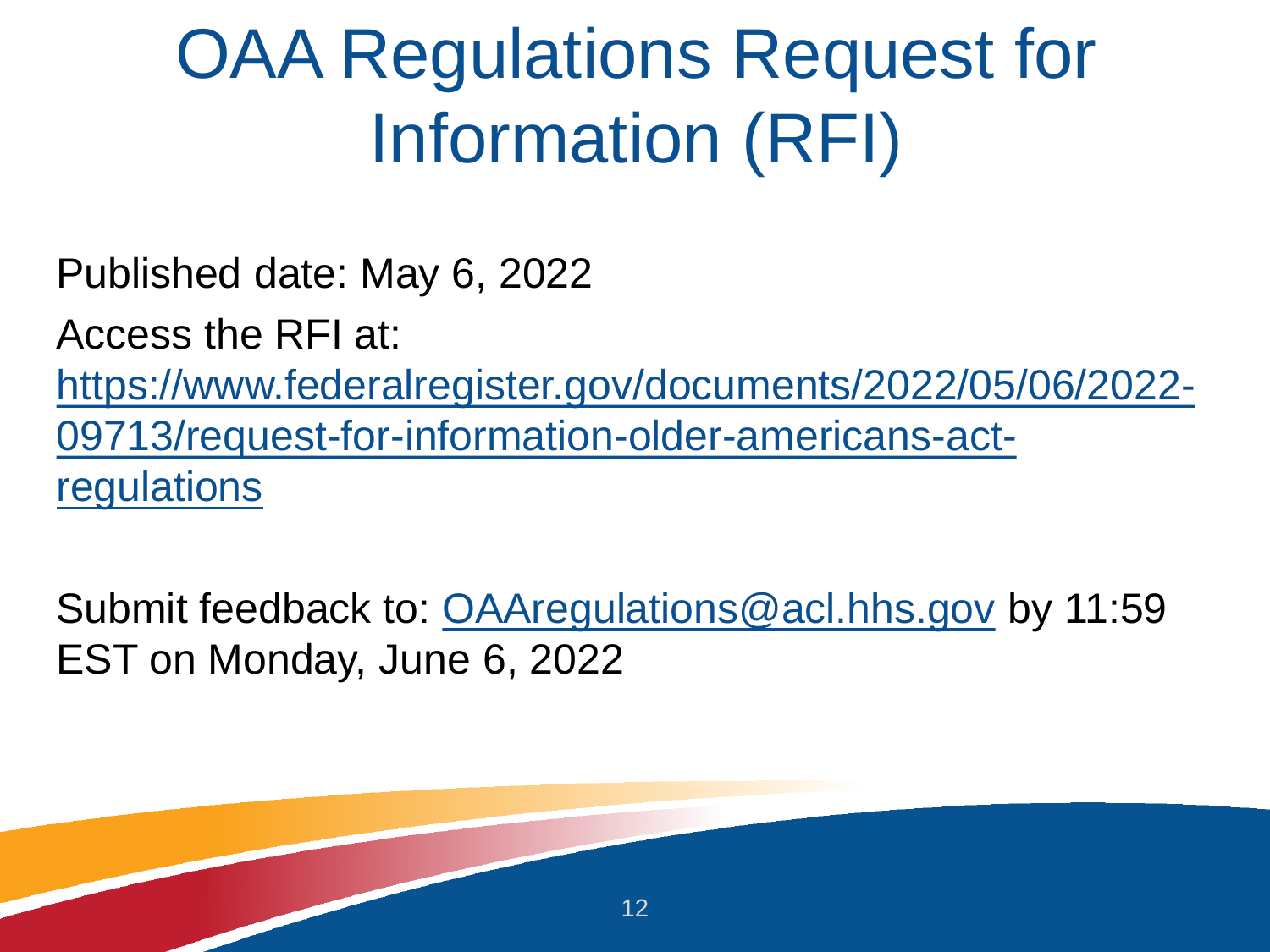## OAA Regulations Request for Information (RFI) (cont. 1)

ACL is seeking input from individuals and organizations regarding:

- supportive,
- nutrition,
- evidence-based disease prevention and health promotion,
- caregiver,
- legal,
- long-term care ombudsman, and
- other services

provided via states, tribes and tribal organizations, area agencies on aging, and local service providers under the Act.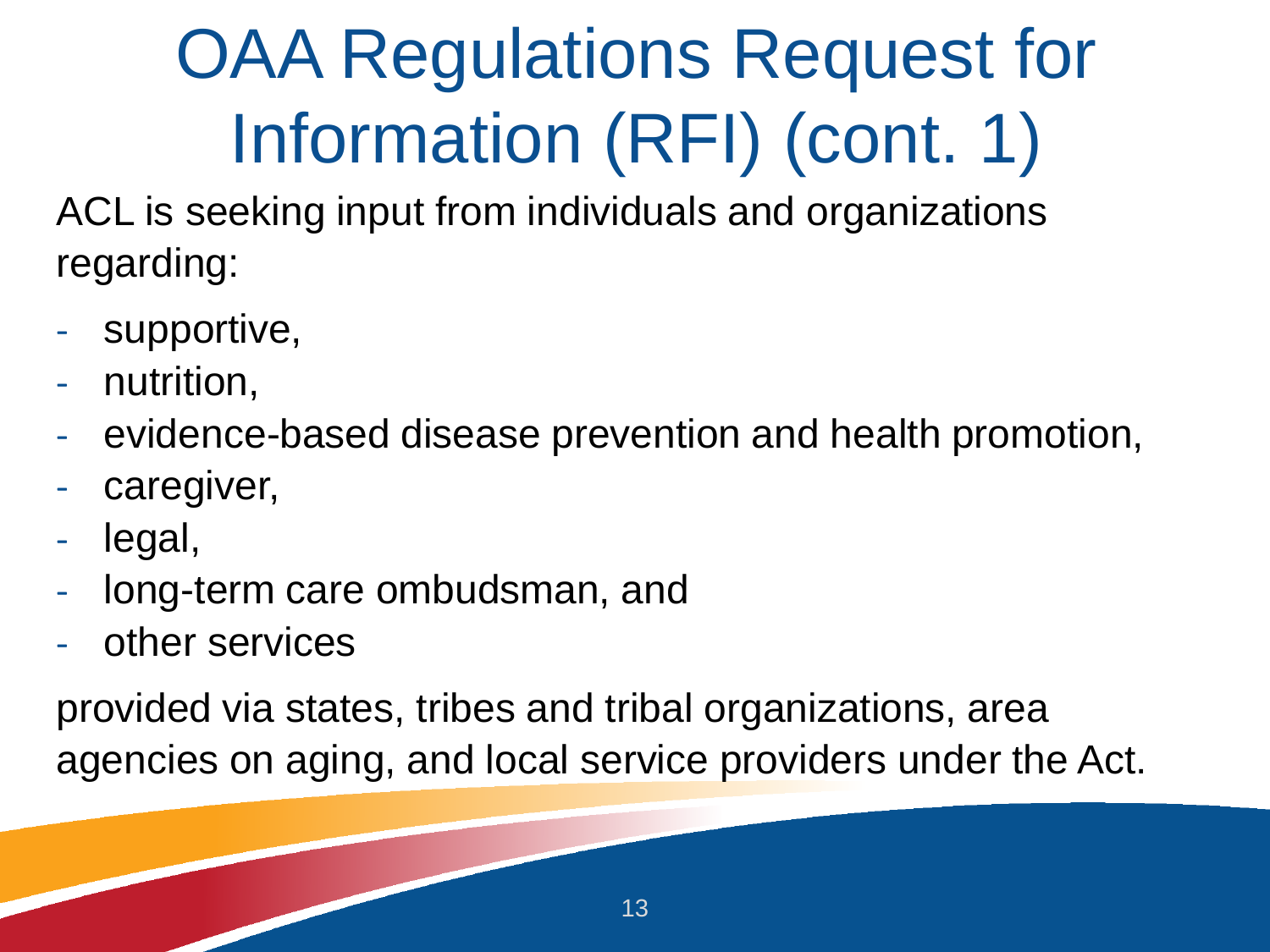### OAA Regulations Request for Information (RFI) (cont. 2)

Specifically, we would like to learn from respondents based on their experience about:

1) challenges faced by older adults, elders, and family caregivers in receiving services under the Act, and

2) challenges faced by states, territories, tribes and tribal organizations, area agencies on aging and service providers in delivering services under the Act.

14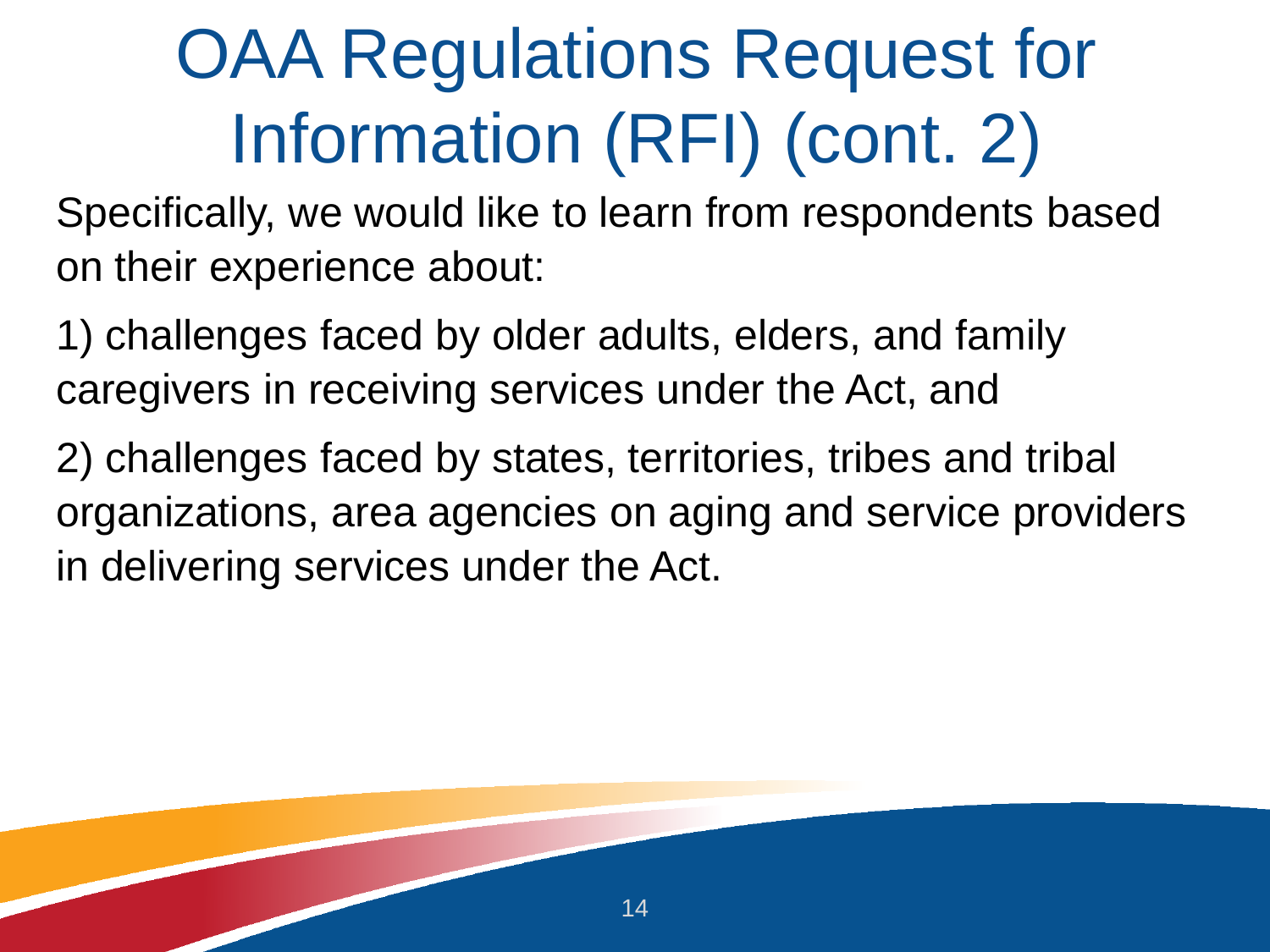### OAA Regulations Request for Information (RFI) (cont. 3)

We also seek feedback on how OAA programs can advance equity, in alignment with Executive Order 13985 *Advancing Racial Equity and Support for Underserved Communities Through the Federal Government*.

Access the Executive Order at: https://www.federalregister.gov/documents/2021/01/25/2021- [01753/advancing-racial-equity-and-support-for-underserved](https://www.federalregister.gov/documents/2021/01/25/2021-01753/advancing-racial-equity-and-support-for-underserved-communities-through-the-federal-government)communities-through-the-federal-government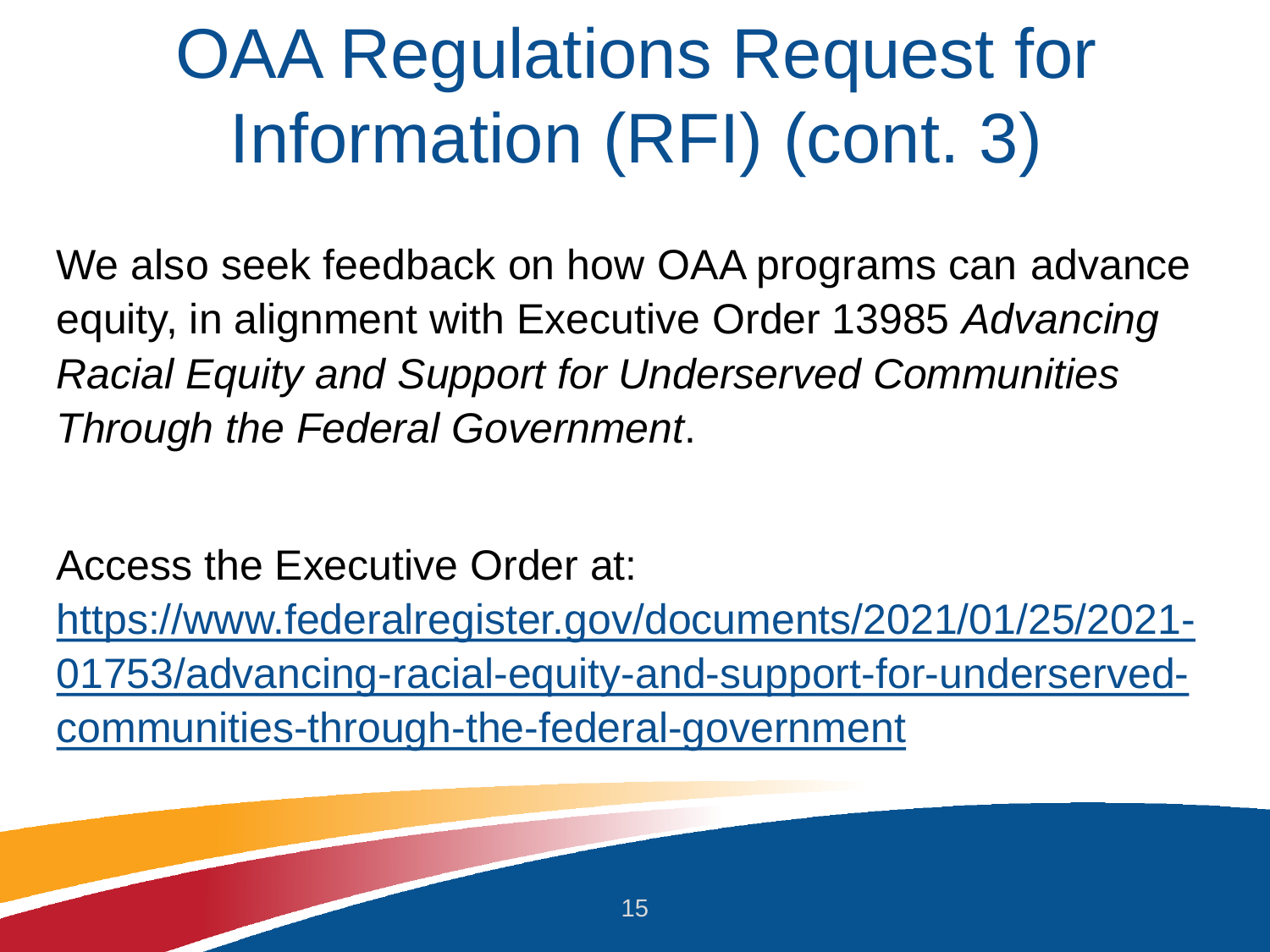#### OAA Regulations Considerations

- Have you reviewed the current regulations?:
	- Grants to State and Community Programs on Aging: Older [Americans Act Regulations \(1988\), 45 CFR Part 1321 \(Title III\)](https://acl.gov/sites/default/files/about-acl/2017-04/title_III_regs_sessions_1321_0.pdf)
	- Grants for Indian Tribes for Support and Nutrition Services: [Older American Act Regulation \(1988\), 45 CFR Part](https://www.ecfr.gov/cgi-bin/text-idx?SID=d809b41b23f8245d014eb5b70b027fa4&mc=true&node=pt45.5.1322&rgn=div5)  1322 (Title VI)
	- Grants for Supportive and Nutritional Services to Older Hawaiian Natives: [Older American Act Regulations \(1988\),](https://www.ecfr.gov/cgi-bin/retrieveECFR?gp=&SID=0f700fbb3ce5c65c1fc0fabad7fd040e&mc=true&n=pt45.5.1323&r=PART&ty=HTML)  CFR Part 1323 (Title VI)
	- Allotments for Vulnerable Elder Rights Protection Activities, including Subpart A – State Long-Term Care Ombudsman [Program: Older Americans Act Regulations \(2015\), 45 CFR](https://www.ecfr.gov/cgi-bin/text-idx?SID=970d030777992da3ea7a17ae13754267&mc=true&node=sp45.5.1324.a&rgn=div6)  Part 1324 (Title VII)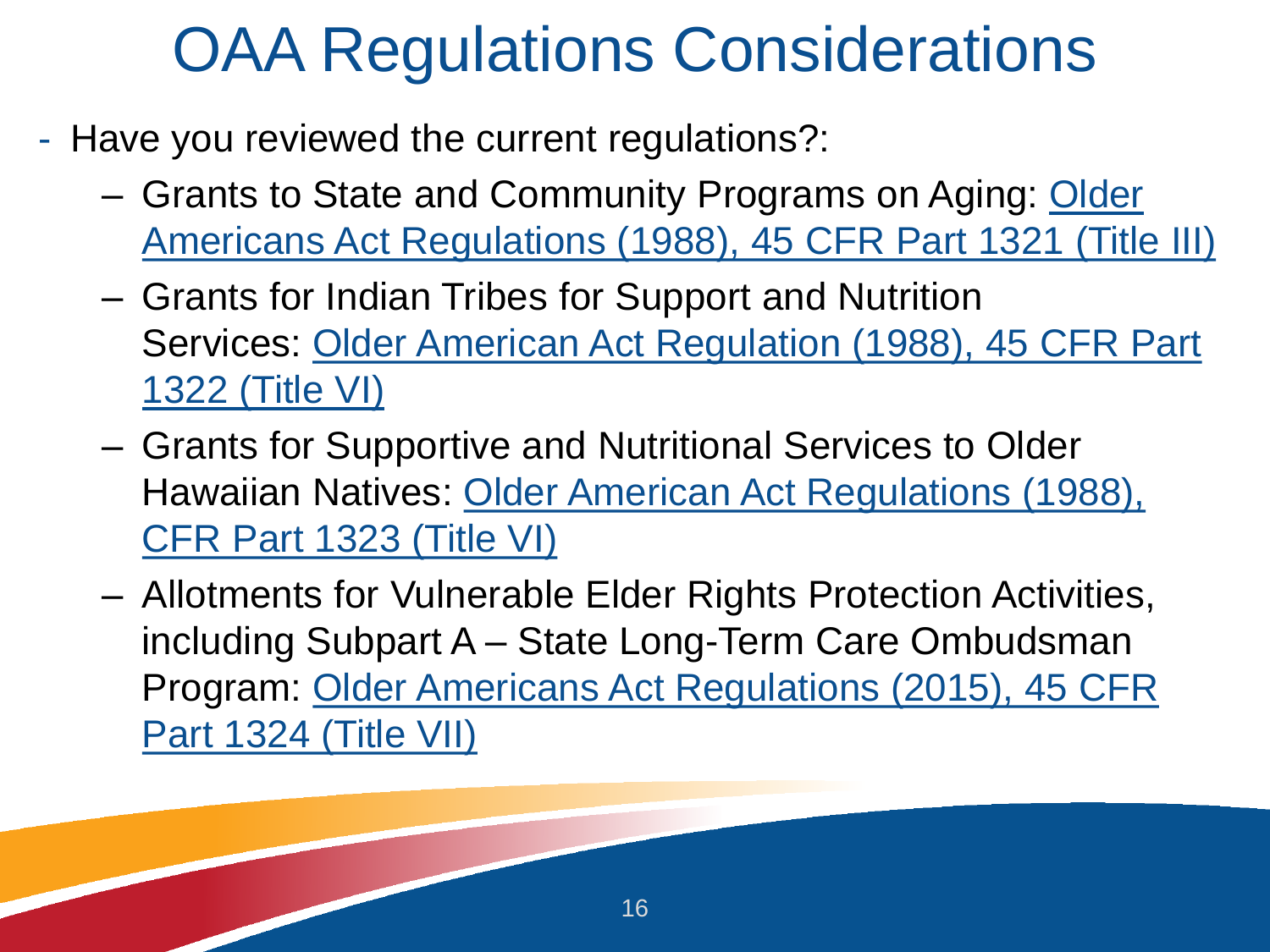### OAA Regulations Considerations (cont.)

- Are there additions, deletions, or changes you would like to see to the current OAA regulations?
- Do your various stakeholders, or groups of which you are a member, have additions, deletions, or changes they would like to see to the current OAA regulations?

17

- Send your comments to [OAAregulations@acl.hhs.gov](mailto:OAAregulations@acl.hhs.gov) (include "OAA Regulations" in the subject line of the message) by Monday, June 6, 2022